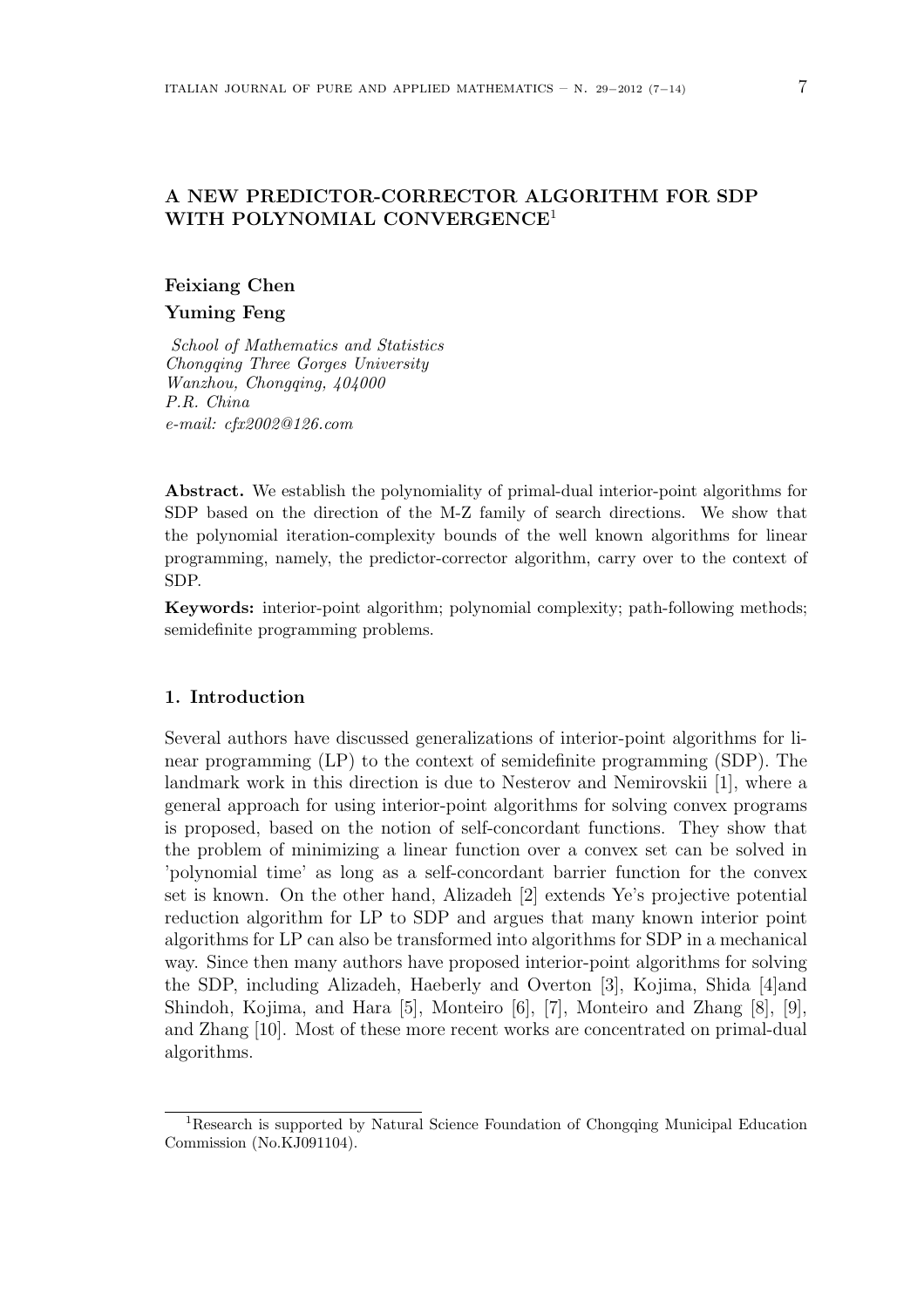#### Notation and terminology

The set of all symmetric  $n \times n$  matrices is denoted by  $S^n$ . For  $Q \in S^n$ ,  $Q \succeq 0$ means Q is positive semidefinite and  $Q \succ 0$  means Q is positive definite, respectively. The trace of a matrix  $Q \in R^{n \times n}$  is denoted by Tr  $Q \equiv$  $\frac{n}{\sqrt{2}}$  $i=1$  $Q_{ii}$ . The inner product between P and Q in  $R^{m \times n}$  is defined as  $P \bullet Q \equiv \text{Tr } P^T Q$ . The Euclidean norm and its associated operator norm are both denoted by  $\| \circ \|$ ; hence,  $||Q|| \equiv \max_{||u||=1} ||Qu||$  for any  $Q \in R^{n \times n}$ . The Frobenius norm of  $Q \in R^{n \times n}$  is  $||Q||_F \equiv (Q \bullet Q)^{1/2}$ . We frequently use the inequalities  $S^n_+$  and  $S^n_{++}$  denote the set of all matrices in  $S<sup>n</sup>$  which are positive semidefinite and positive definite, respectively. It is known that for each  $V \in S^n_+$ , there exists a unique  $U \in S^n_+$ , such that  $U^2 = V$ . The matrix U is called the square root of V and is denoted by  $V^{1/2}$ .

#### 2. The SDP problem and preliminary discussion

In this section, we describe the SDP in symmetric matrices considered in this paper, state our assumptions, and derive the Newton direction for the central path equation. We also give some existence results for this Newton direction and state a generic path-following algorithm based on it.

Given  $C \in S^n$  and  $(A_i, b_i) \in S^n \times R$  for  $i = 1, ..., m$ , a primal-dual pair of SDP problems is defined as

(2.1) 
$$
(P) \quad \min\{C \bullet X : A_i \bullet X = b_i, i = 1, ..., m, X \succeq 0\},
$$

(2.2) 
$$
(D)
$$
 max  $\left\{ b^T y : \sum_{i=1}^m y_i A_i + S = C, S \succeq 0 \right\},\$ 

where  $b \equiv (b_1, ..., b_m)^T$ .

The set of interior feasible solutions of (1) and (2) are

$$
F^{0}(P) \equiv \{ X \in S : X : A_{i} \bullet X = b_{i}, i = 1, ..., m, X \succ 0 \}
$$
  

$$
F^{0}(D) \equiv \{ (S, y) \in S \times R^{m} : \sum_{i=1}^{m} y_{i} A_{i} + S = C, S \succ 0 \}
$$

respectively. Throughout this paper, we assume that  $F^0(P) \times F^0(D) \neq \phi$  and that the matrices  $A_i, i = 1, \ldots, m$ , are linearly independent. Under the first assumption, it is well known that both (1) and (2) have optimal solutions  $X^*$  and  $(S^*, y^*)$  such that  $C \bullet X^* = b^T y^*$ , i.e., the optimal values of (1) and (2) coincide. The last condition, called the strong duality, can be alternatively expressed as  $X^* \bullet S^* = 0$  or  $X^*S^* = 0$ . Hence, the set of primal and dual optimal solutions consists of all the solutions  $(X, S, y) \in S^n_+ \times S^n_+ \times R^m$  to the following optimality system:

$$
(2.3) \t\t XS = 0,
$$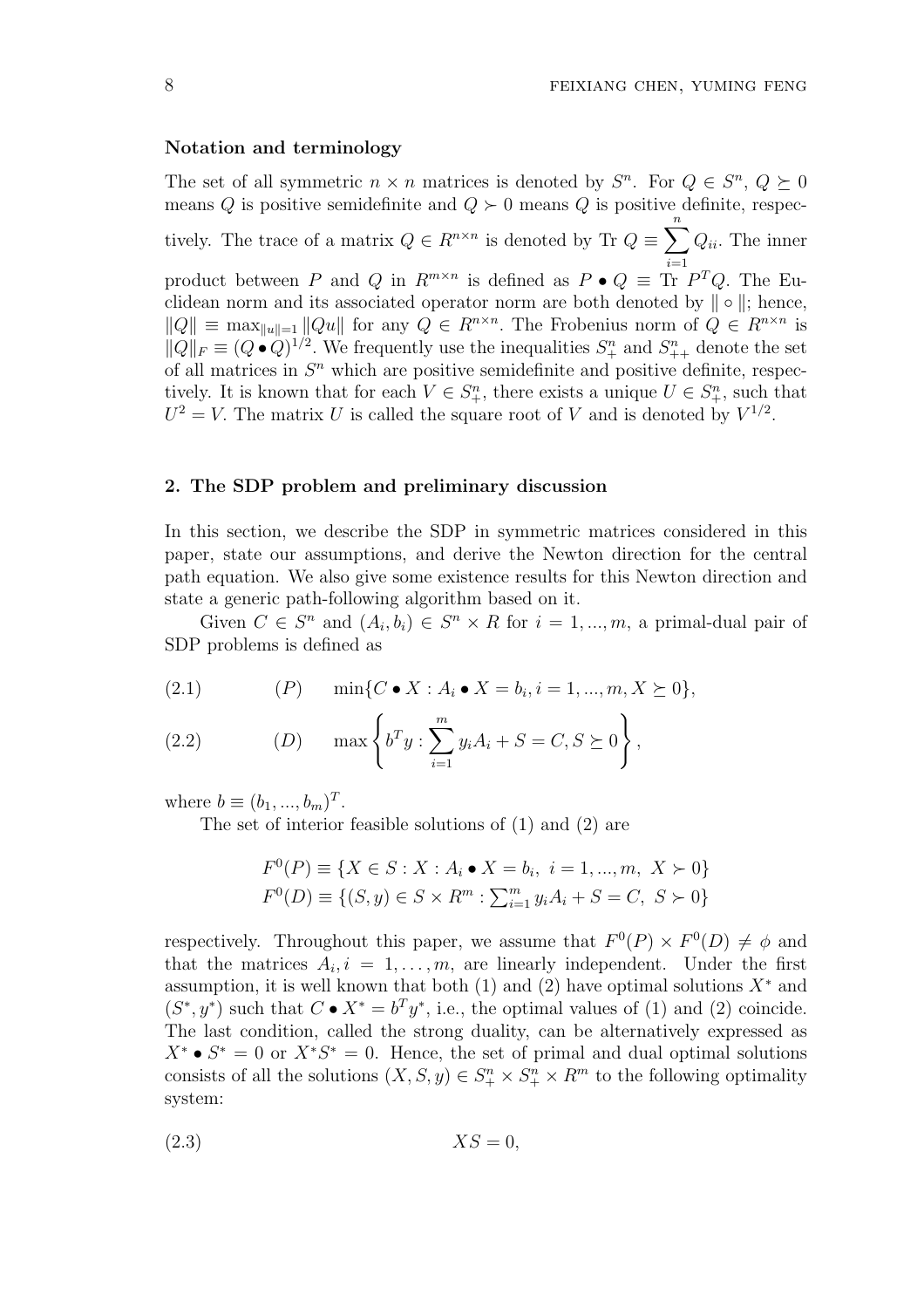(2.4) 
$$
\sum_{i=1}^{m} y_i A_i + S = C,
$$

$$
(2.5) \t\t A_i \bullet X = b_i, i = 1, \ldots, m.
$$

It is known that for every  $\mu > 0$ , the perturbed system

(2.6) XS = µI,

(2.7) 
$$
\sum_{i=1}^{m} y_i A_i + S = C,
$$

$$
(2.8) \t\t A_i \bullet X = b_i, i = 1, \ldots, m.
$$

has a unique solution, denoted by  $(X_{\mu}, S_{\mu})$ , for every  $\mu > 0$ , and that the limit  $\lim_{\mu \to 0}$ exists and is a solution of (1). The set  $\{(X_\mu, S_\mu) : \mu > 0\}$  is called the central path associated with (1) and plays a fundamental role in the development of interior point algorithms for solving SDP. Using the square root  $X^{1/2}$ , (6) can also be alternatively expressed in the following symmetric form:

$$
X^{1/2}SX^{1/2} = \mu I.
$$

Path following algorithms for solving (1) are based on the idea of approximately tracing the central path. Application of Newton method for computing the solution of (2) with  $\mu = \hat{\mu}$  leads to the Newton search direction  $(\Delta X, \Delta S)$  which solves the linear system

(2.9) 
$$
X\widehat{\Delta S} + \widehat{\Delta X}S = \widehat{\mu}I - XS, \qquad (X + \widehat{\Delta X}, S + \widehat{\Delta S}) \in S^{n}_{+} \times S^{n}_{+}.
$$

This system does not always have a solution. To overcome this bottleneck, if we adapt the M-Z search directions to the monotone SDP, we can describe it as a solution of the system of equations:

(2.10) 
$$
X^{-1/2}(X\Delta S + \Delta XS)X^{1/2} + X^{1/2}(\Delta SX + S\Delta X)X^{-1/2}
$$

$$
= 2(\hat{\mu}I - X^{1/2}SX^{1/2}).
$$

$$
(2.11) \t\t A_i \bullet \Delta X = 0, i = 1, \dots, m.
$$

(2.12) 
$$
\sum_{i=1}^{m} \Delta y_i A_i + \Delta S = 0,
$$

It was shown in [11] that system (10), (11), (12) has a unique solution. The symmetric component  $(\Delta X, \Delta S)$  of this solution is then used as a search direction to generate the next point.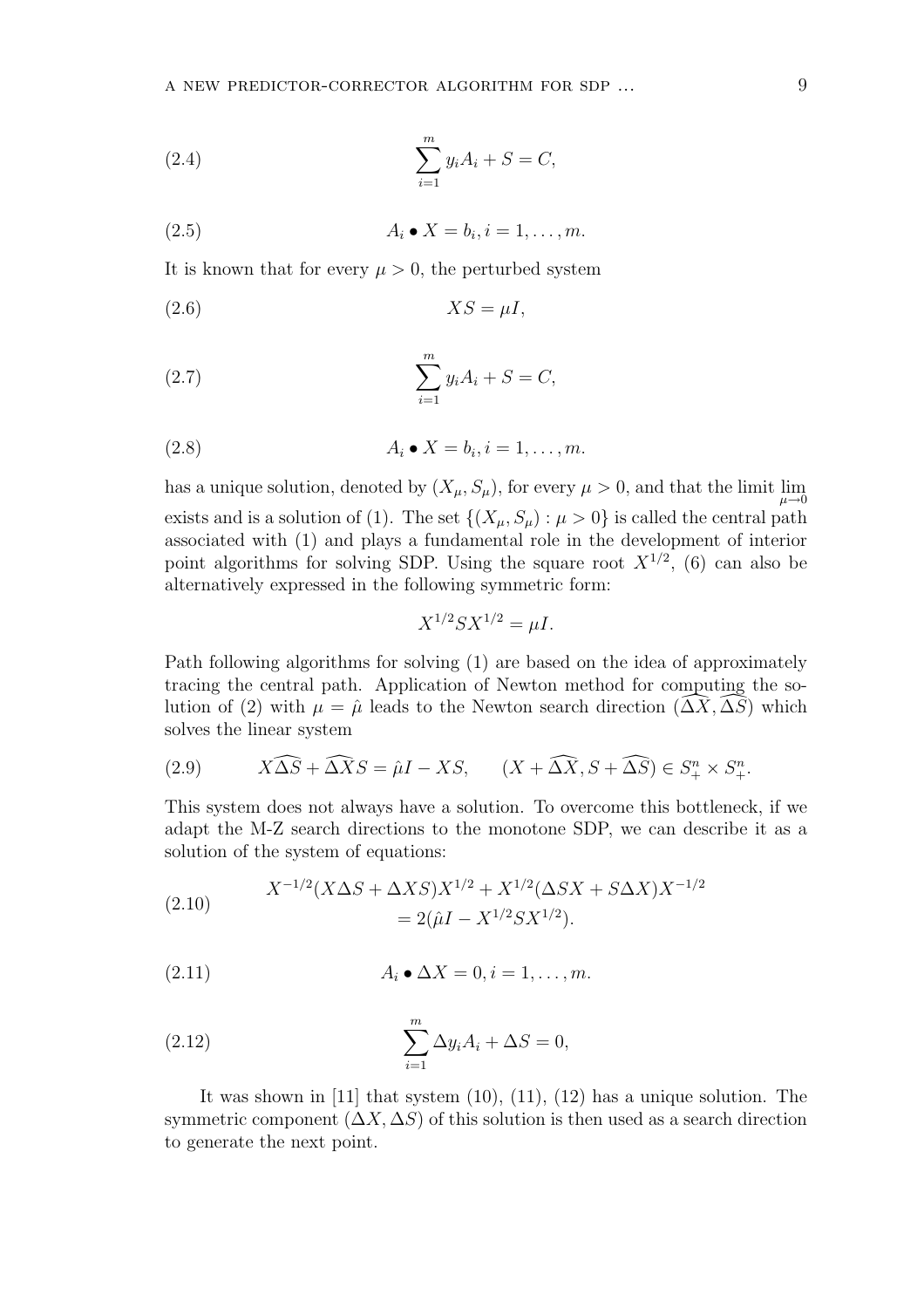$\blacksquare$ 

**Theorem 2.1** System  $(10)$ ,  $(11)$ ,  $(12)$  has a unique solution.

**Lemma 2.1** Let  $X \in F^0(P)$  and  $(S, y) \in F^0(D)$  be given and suppose that  $(\Delta X, \Delta S)$  is a solution of system (10), (11), (12) with  $\hat{\mu} = \sigma \mu$ , then the following statements holds:

(1)  $\Delta S \bullet \Delta X = 0$ ,

(2) 
$$
(X + \alpha \Delta X) \bullet (S + \alpha \Delta S) = (1 - \alpha + \sigma \alpha)(X \bullet S), \forall \alpha \in R.
$$

Proof. Using (11) and (12), we obtain

$$
\Delta S \bullet \Delta X = -\left(\sum_{i=1}^m \Delta y_i A_i\right) \bullet \Delta X = \sum_{i=1}^m \Delta y_i (A_i \Delta X) = 0.
$$

and hence (1) follows. In view of (10) , we have

$$
2Tr(\sigma\mu I - XS) = Tr[X\Delta S + \Delta XS] + Tr[\Delta SX + S\Delta X]
$$
  
= Tr[X\Delta S + \Delta XS + \Delta SX + S\Delta X]  
= 2Tr[X\Delta S + S\Delta X]  
= 2[X \bullet \Delta S + S \bullet \Delta X]

Using the fact that  $Tr(XS) = X \bullet S = n\mu$ , we obtain

$$
(X + \alpha \Delta X) \bullet (S + \alpha \Delta S) = X \bullet S + \alpha (X \bullet \Delta S + S \bullet \Delta X) + \alpha^2 \Delta S \bullet \Delta X
$$
  
=  $X \bullet S + \alpha Tr(\sigma \mu I - XS)$   
=  $X \bullet S + \alpha (\sigma n \mu - X \bullet S)$   
=  $(1 - \alpha + \sigma \alpha)(X \bullet S)$ 

for every  $\alpha \in R$ . Hence, (2) holds.

**Lemma 2.2** For all  $Q \in R^{n \times n}$ , the following relations hold:

$$
\sum_{i=1}^{n} |\lambda_i(A)|^2 \le ||A||_F^2 = ||A^T||_F^2;
$$

**Lemma 2.3** Suppose that  $W \in R^{n \times n}$  is a nonsingular matrix, then for any  $E \in$  $S<sup>n</sup>$ , the following relations hold:

(2.13) 
$$
||E||_F \le \frac{1}{2}||WEW^{-1} + (WEW^{-1})^T||_F.
$$

**Lemma 2.4** Suppose that  $A_1, A_2 \in R^{n \times n}$ , then the following relations hold:

$$
||A_1A_2||_F \le ||A_1||A_2||_F.
$$

For a nonsingular matrix  $P \in R^{n \times n}$ , consider the following operator  $H_P: R^{n \times n} \to S^n$ defined as

$$
H_P(M) \equiv \frac{1}{2} [PMP^{-1} + (PMP^{-1})^T, \quad \forall M \in R^{n \times n}.
$$

The operator  $H_P$  has been used by Zhang [10] to characterize the central path of SDP problems.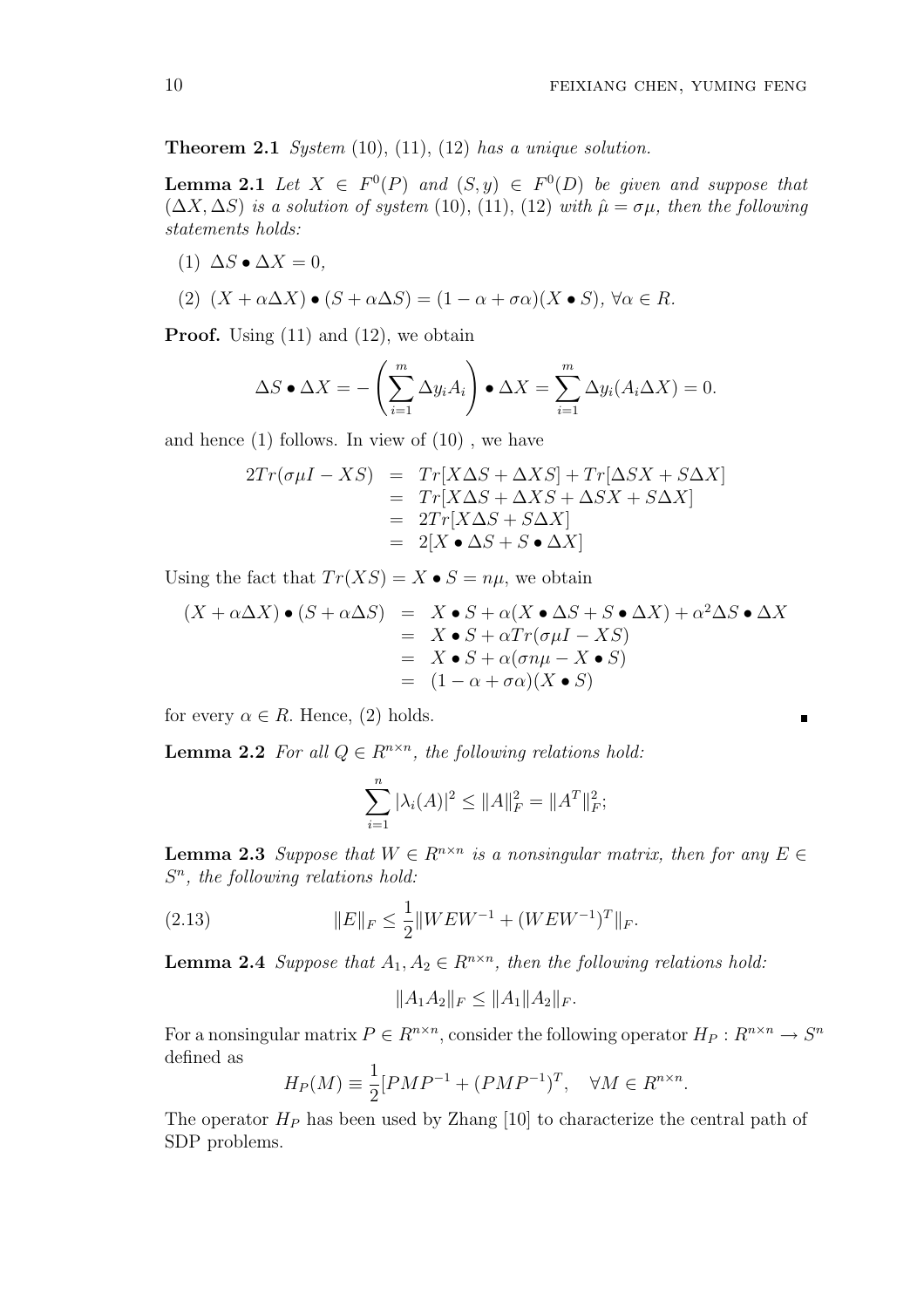**Lemma 2.5** Let  $(X, S) \in S_{++}^n$  be such that  $||X^{1/2}SX^{1/2} - \mu I|| \leq \mu \gamma$  for some  $\gamma \in [0,1)$  and  $\mu > 0$ . Suppose that  $(\Delta X, \Delta S) \in S^{n \times n} \times S^{n \times n}$  is a solution of (4) for  $W \in R^{n \times n}$ , where  $W = \sigma \mu I - X^{1/2} S X^{1/2}$ . Let  $\delta_x = \mu \|X^{-1/2} \Delta X X^{-1/2}\|_F$  and  $\delta_s = \|X^{1/2} \Delta S X^{1/2}\|_F.$  Then,

$$
\delta_x \delta_s \le \frac{1}{2} (\delta_x^2 + \delta_s^2) \le \frac{\| \mathcal{W} \|^2_F}{2(1 - \gamma)^2}
$$

.

**Proof.** We let  $W = H_{X^{-1/2}}[X\Delta S + \Delta XS]$ . Using (4) and simple algebraic manipulation, we can obtain

$$
\mathcal{W} = X^{1/2} \Delta S X^{1/2} + \mu X^{-1/2} \Delta X X^{-1/2} + \frac{1}{2} X^{-1/2} \Delta X X^{-1/2} (X^{1/2} S X^{1/2} - \mu I) + \frac{1}{2} (X^{1/2} S X^{1/2} - \mu I) X^{-1/2} \Delta X X^{-1/2},
$$

from which it follows that

$$
\|W\|_F \ge \|X^{1/2}\Delta SX^{1/2} + \mu X^{-1/2}\Delta XX^{-1/2}\|_F
$$
  
\n
$$
-\|X^{1/2}SX^{1/2} - \mu I\| \|X^{-1/2}\Delta XX^{-1/2}\|_F
$$
  
\n
$$
\ge (\|X^{1/2}\Delta SX^{1/2}\|_F^2 + \mu^2 \|X^{-1/2}\Delta XX^{-1/2}\|_F^2)^{1/2} - \gamma\mu \delta_x/\mu
$$
  
\n
$$
\ge \sqrt{\delta_x^2 + \delta_s^2} - \gamma \delta_x
$$
  
\n
$$
\ge (1 - \gamma)\sqrt{\delta_x^2 + \delta_s^2},
$$

where the second inequality follows from the assumption that  $||X^{1/2}SX^{1/2}-\mu I|| \le$  $\mu\gamma$  and the fact that  $(X^{-1/2}\Delta XX^{-1/2}) \bullet (X^{1/2}\Delta SX^{1/2}) = \Delta X \bullet \Delta S \geq 0$ , due to the monotonicity of  $\mathcal F$ . The result now follows trivially from the last inequality.

Lemma 2.6 With the notations above, we have

$$
||H_{X^{-1/2}}[\Delta X \Delta S]|| \le \frac{nK^2\mu}{2(1-\gamma)^2}.
$$

where  $K = max[$   $-\gamma + \sigma + 1$ ],  $|\gamma + \sigma - 1|$ ]  $\leq 2$ .

**Proof.** Follows immediately the assumption that  $(X, S) \in N(\mu, \gamma)$  and Lemma 2.3, we can obtain

$$
||H_{X^{-1/2}}[\Delta X \Delta S]|| \le ||X^{-1/2} \Delta X \Delta S X^{-1/2}]|| \le ||X^{-1/2} \Delta X \Delta S X^{-1/2}]||_F
$$
  
\n
$$
\le ||X^{-1/2} \Delta X X^{-1/2}||_F ||X^{1/2} \Delta S X^{1/2}||_F
$$
  
\n
$$
\le \frac{||\sigma \mu I - X^{1/2} S X^{1/2}||_F^2}{2(1-\gamma)^2 \mu} \le \frac{n ||\sigma \mu I - X^{1/2} S X^{1/2}||^2}{2(1-\gamma)^2 \mu}
$$
  
\n
$$
\le \frac{nK^2 \mu}{2(1-\gamma)^2}.
$$

Hence, the relation holds.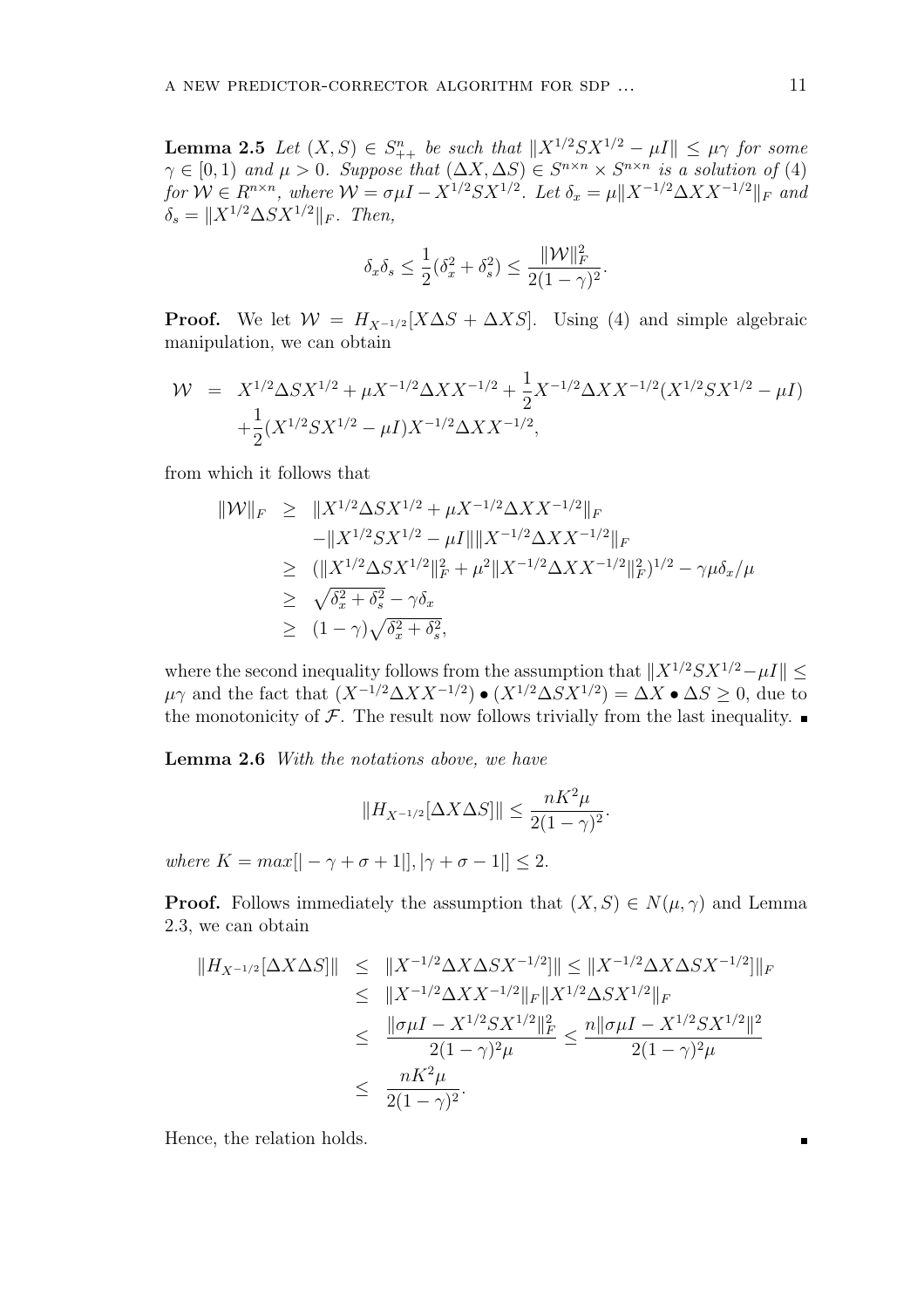#### 3. The predictor-corrector algorithm

In this section, we give the polynomial convergence analysis of a predictor-corrector algorithm for SDP which is a director extension of the LP predictor-corrector algorithm studied by Mizuno, Todd and Ye.

The algorithm considered in this subsection is as follows.

## Algorithm-I

Choose constants  $0 < \tau < 1/2$  satisfying the conditions of Theorem 3.1 below. let  $\epsilon \in (0,1)$  and  $(X^0, S^0) \in F^0(P) \times F^0(D)$  and  $\mu_0 = X^0 \bullet S^0/n$  be such that  $(X^0, S^0) \in N_F(\mu_0, \tau)$  and set  $k = 0$ .

## Repeat until  $\mu_k \leq \varepsilon \mu_0$ , do

- (1) Compute the solution  $(\Delta X_P^k, \Delta S_P^k)$  of system (10), (11), (12) with  $(X, S) = (X^k, S^k)$  and  $\hat{\mu} = 0$ ;
- (2) Let  $\alpha_k \equiv max\{\alpha \in [0,1] : (X^k(\alpha'), S^k(\alpha')) \in N_F((1-\alpha')\mu_k, 2\tau),\}$  $\forall \alpha' \in [0, \alpha]$ , where  $X^k(\alpha) = X^k + \alpha \Delta X_P^k$ ,  $S^k(\alpha) = S^k + \alpha \Delta S_P^k$ ;
- (3) Let  $(\widehat{X}^k, \widehat{S}^k) \equiv (X^k, S^k) + \alpha_k(\Delta X_P^k, \Delta S_P^k)$  and  $\mu_{k+1} = (1 \alpha_k)\mu_k$ ;
- (4) Compute the solution  $(\Delta X_C^k, \Delta S_C^k)$  of system (10), (11), (12) with  $(X, S) = (\widehat{X}^k, \widehat{S}^k)$  and  $\widehat{\mu} = \mu_{k+1};$
- (5) Set  $(X^{k+1}, S^{k+1}) \equiv (\hat{X}^k, \hat{S}^k) + (\Delta X_C^k, \Delta S_C^k);$
- (6) Increment k by 1.

#### End

The proof of the next lemma is straightforward and, therefore, we omit the details.

Lemma 3.7 With the notations above, the following relations hold:

(1)  $H_{X^{-1/2}}(X(\alpha)Z(\alpha)) = (1-\alpha)H_{X^{-1/2}}(XZ) + \alpha\gamma\mu I + \alpha^2 H_{X^{-1/2}}(\Delta X\Delta Z);$ 

$$
(2) \ \mu(\alpha) = (1 - \alpha)\mu + \gamma \alpha \mu;
$$

(3) 
$$
H_{X^{-1/2}}(X(\alpha)Z(\alpha)) - \mu(\alpha)I = (1 - \alpha)[H_{X^{-1/2}}(XZ) - \mu I] + \alpha \gamma \mu I + \alpha^2 H_{X^{-1/2}}(\Delta X \Delta Z).
$$

By Lemma 3.1, we can obtain that the improvement of the objective value depends on the size of  $\alpha$ , so we wish to bound  $\alpha$  from below.

Theorem 3.1 With the notations above, we let

$$
\hat{\alpha} = \max\{\alpha \in (0, 1], (X(\alpha), Z(\alpha)) \in N(2\eta)\},\
$$

then

$$
\hat{\alpha} \ge \frac{2}{1 + \sqrt{1 + 16\|H_{X^{-1/2}}(\Delta X \Delta Z)/\mu\|_F}}.
$$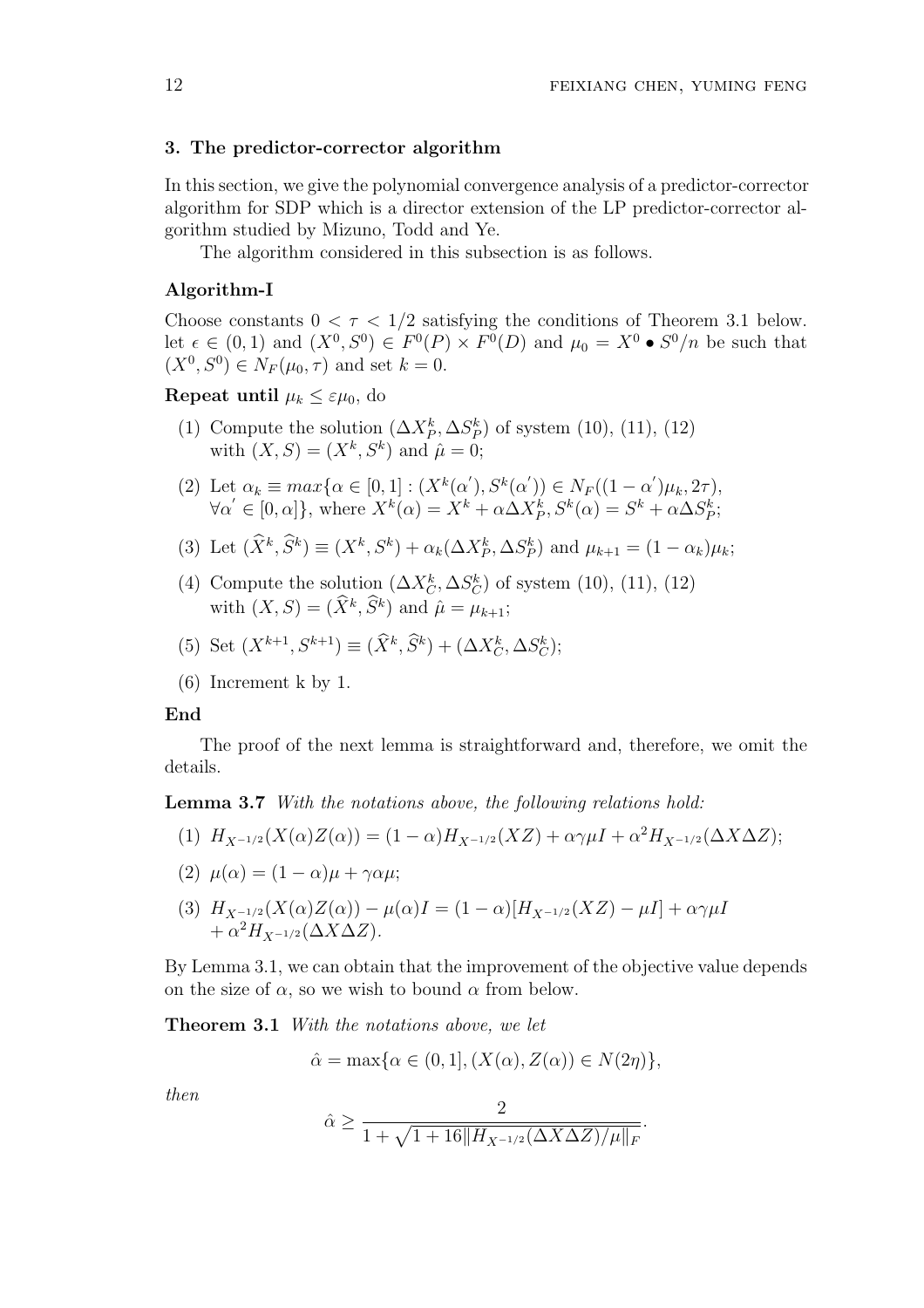**Proof.** Using Lemma 2.4, we have the following inequality:

$$
||H_{X^{-1/2}}(X(\alpha)Z(\alpha)) - \mu(\alpha)I||_F
$$
  
=  $||(1 - \alpha)(H_{X^{-1/2}}(XZ) - \mu I) + \alpha^2 H_{X^{-1/2}}(\Delta X \Delta Z)||_F$   
 $\leq ||(1 - \alpha)H_{X^{-1/2}}(XZ - \mu I)||_F + \alpha^2 ||H_{X^{-1/2}}(\Delta X \Delta Z)||_F$   
 $\leq (1 - \alpha)\eta\mu + \alpha^2 ||H_{X^{-1/2}}(\Delta X \Delta Z)||_F.$ 

We see that for

$$
0 \leq \hat{\alpha} \leq \frac{2}{1 + \sqrt{1 + 16||H_{X^{-1/2}}\Delta X \Delta Z/\mu||_F}};
$$
  

$$
||H_{X^{-1/2}}(X(\alpha)Z(\alpha)) - \mu(\alpha)I||_F \leq (1 - \alpha)\eta\mu + \alpha^2||H_{X^{-1/2}}(\Delta X \Delta Z)||_F
$$
  

$$
\leq 2\eta(1 - \alpha).
$$

This because the quadratic term in  $\theta$ :

$$
||H_{X^{-1/2}}(\Delta X \Delta Z)/\mu||_F\alpha^2 + \eta\alpha - \eta \le 0
$$

for  $\alpha$  between zero and the root

$$
\frac{2}{1+\sqrt{1+16\|H_{X^{-1/2}}(\Delta X \Delta Z)/\mu\|_F}}.
$$

Thus,  $||H_{X^{-1/2}}(X(\theta)Z(\theta)) - \mu(\alpha)I||_F \leq 2\eta(1-\alpha)\mu = 2\eta\mu(\alpha)$ , then we complete the proof.

**Theorem 3.2** Algorithm-I terminates in at most  $\mathcal{O}(\mathbb{C})$ √  $\overline{n} \log \varepsilon^{-1}$ ) iterations.

Proof. The proof follows immediately from Theorem 3.2 and Lemma 2.7 and a simple induction argument.

#### References

- [1] Nesterod, Y.E. and Nemirovskii, A.S., Interior Point methods in Convex Programming: Theory and Applications, SIAM, Philadelphia, 1994.
- [2] Alizadeh, F., Interior point methods in semidefinite programming with applications to combinatorial optimization, SIAM J. Optim. 5(1995), 13-51.
- [3] ALIZADEH, F., HAEBERLY, J.P.A., OVERTON, M.L., *Primal-dual interior*point methods for semidefinite programming: convergence rates, stability and numerical results. SIAM Journal on Optimization, 1998, 746-768.
- [4] KOJIMA, M., SHIDA, M., SHINDOH, S., Local convergence of predictorcorrector infeasible-interior-point algorithms for SDPs and SDLCPs, Mathematical Programming, 1998, 129-160.